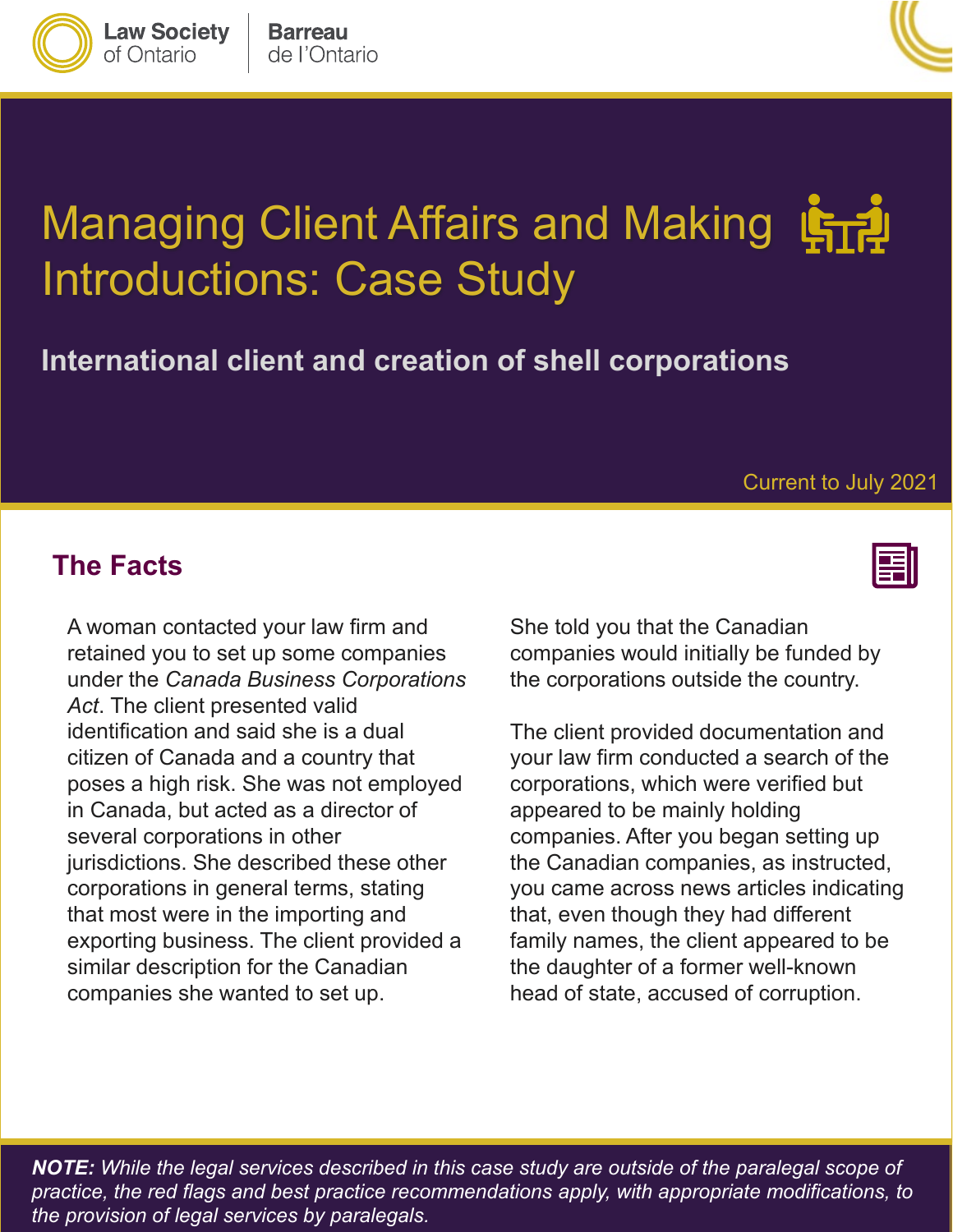### **Red Flags**



one. A PEP is an individual who has been entrusted with a prominent public function within domestic or foreign governments or international organizations as well as their family and business associations

Client's role as director could be an attempt to disguise the real owner or parties to the transaction